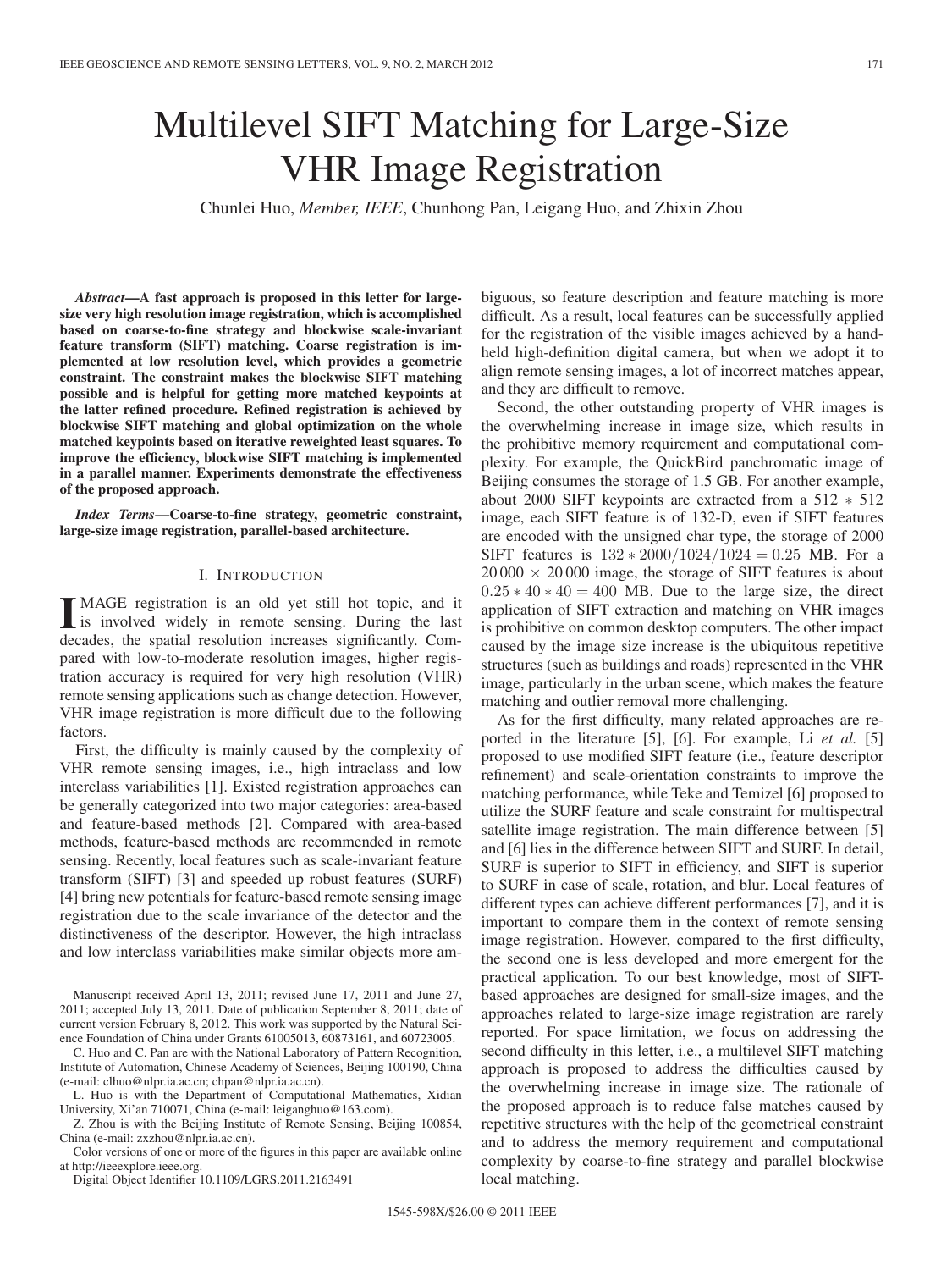#### II. PROPOSED APPROACH

For large-size VHR image registration, the repetitive structure is the main reason that causes false matches. Recent work [8] indicates that the usage of priors is an efficient solution. However, this is not known before feature matching. To this end, we employ a coarse-to-fine strategy. Coarse registration is implemented at low resolution level based on the modified SIFT matching. With the help of the geometrical constraint and the transformation obtained at the coarse registration step, refined registration is implemented on the original image pairs by blockwise SIFT extraction and matching.

# *A. Coarse Registration at Low Resolution Level*

The first step of the proposed approach is to reduce the original image pairs to low resolution level, and this can be done by direct subsampling or pyramid decomposition (such as wavelet pyramid and Gaussian pyramid). Since SIFT will be reextracted at high resolution level, considering the computation efficiency, direct subsampling is used in this letter. Due to the small size of low resolution images, SIFT extraction and matching can be implemented efficiently. To reduce the impacts of outliers, we use the traditional nearest distance ratio method [3] to get initial matched keypoints, scale-orientation joint restriction [5] is then used to reject false matches, and, finally, RANdom SAmple Consensus (RANSAC) is used to further remove outliers. The traditional SIFT-based registration uses a least squares method to solve the transformation parameters. However, it considers each matched pair equally in contribution to the solution of the final transformation, and this is too simple, particularly for large-size image registration. To estimate the transformation parameters more accurately, in this letter, we adopt an iterative reweighted least squares technique [9]. After estimating the transformation parameters at low resolution level, the approximated transformation at high resolution level can be obtained by modifying the shift parameters.

It is worth noting that the downsampling ratio is dependent on the spatial resolution and size of the input images. Similar to the technique to determine the wavelet decomposition level, the downsampling level *n* is chosen as follows:  $n =$  $\lfloor \log 2(N/M) \rfloor$  , and the downsampling ratio  $r=2^n,$  where  $\lfloor \cdot \rfloor$ is the floor function,  $N$  is the minimum of the width and height of two input images, and  $M$  is the user-defined minimized size of the image after downsampling. For large-size images, M cannot be too small. With the downsampling ratio increase, more details are reduced, and SIFT matching may fail when the downsampling ratio is too large. In general,  $r$  is equal to or smaller than 16. For example, for a  $20000 \times 20000$  image pair,  $r = 8$  is a good choice.

#### *B. Refined Registration at High Resolution Level*

With the help of the transformation parameters achieved at low resolution level, we can apply blockwise SIFT extraction and matching to improve the efficiency. False matches caused by the repetitive structures are difficult to remove if keypoints are matched purely based on SIFT descriptor similarity. While with the help of the geometrical constraint provided by the approximated transformation, the proposed approach can reject such false matches easily, this is different from and superior

to the traditional global matching (this topic will be discussed in detail in the experiment section). By collecting the matched keypoints from each block pair, we can get a large matched keypoint set. Then, the residual error based on the initial transformation is used to remove outliers. Finally, accurate transformation parameters can be estimated by the global optimization on the whole matched keypoints based on iterative reweighted least squares.

For large-size image registration, the main challenges are the prohibitive computation complexity and overwhelming memory requirement. The challenges described earlier lie in the following two facts. First, direct SIFT extraction on largesize images is impossible on a desktop computer. A feasible approach is to split the large-size image into blocks and apply SIFT on the individual block. However, due to the dense nature of SIFT, the storage of such a SIFT set is difficult. Second, even if the computation time is permitted, the traditional global matching of such two huge size SIFT sets is not reliable due to the impacts caused by the repetitive structures, while with the help of the geometrical constraint, blockwise SIFT extraction and matching makes it possible. Based on the proposed blockwise strategy, SIFT extraction and matching is implemented on two coarsely aligned image blocks, and only the matched SIFT features are saved, so there is no problem in applying SIFT extraction and matching on large-size images even on a personal desktop computer. Aside from the efficiency and robustness, blockwise matching is helpful to make the matched keypoints well distributed, which is important to improve the registration accuracy.

## *C. Parallel Architecture*

To further improve the efficiency, we implement the blockwise SIFT extraction and matching procedure in a parallel fashion, i.e., we construct a high-performance platform by a cluster of multikernel PCs connected by the very high-speed network, and we adopt a master–slave model to distribute the image data to the cluster system. The PC cluster consists of one master node and some slave nodes. The master node controls the whole cluster and sends tasks to the slave nodes. For our algorithm, the task means blockwise SIFT extraction and matching. In detail, after finishing coarse registration at the master node, regular image block pairs are sent to the slave nodes for blockwise SIFT extraction and matching. The minimum computing unit of the slave node is the kernel. Once a task is finished by a slave node, the result is sent to the master node. By this way, the master node monitors the resource and assigns the task to the idle CPU. The master node merges the matched keypoints after all tasks are finished. Then, outlier removal, transformation estimation, image resampling, and transformation are implemented at the master node. The flowchart of the proposed approach is illustrated in Fig. 1.

### III. EXPERIMENTS AND DISCUSSION

To assess the effectiveness of the proposed approach in detail, two sets of experiments are designed. The first set of experiments is to illustrate the importance of the geometrical constraint, and the second set of experiments aims to demonstrate the advantages of coarse-to-fine strategy, blockwise matching,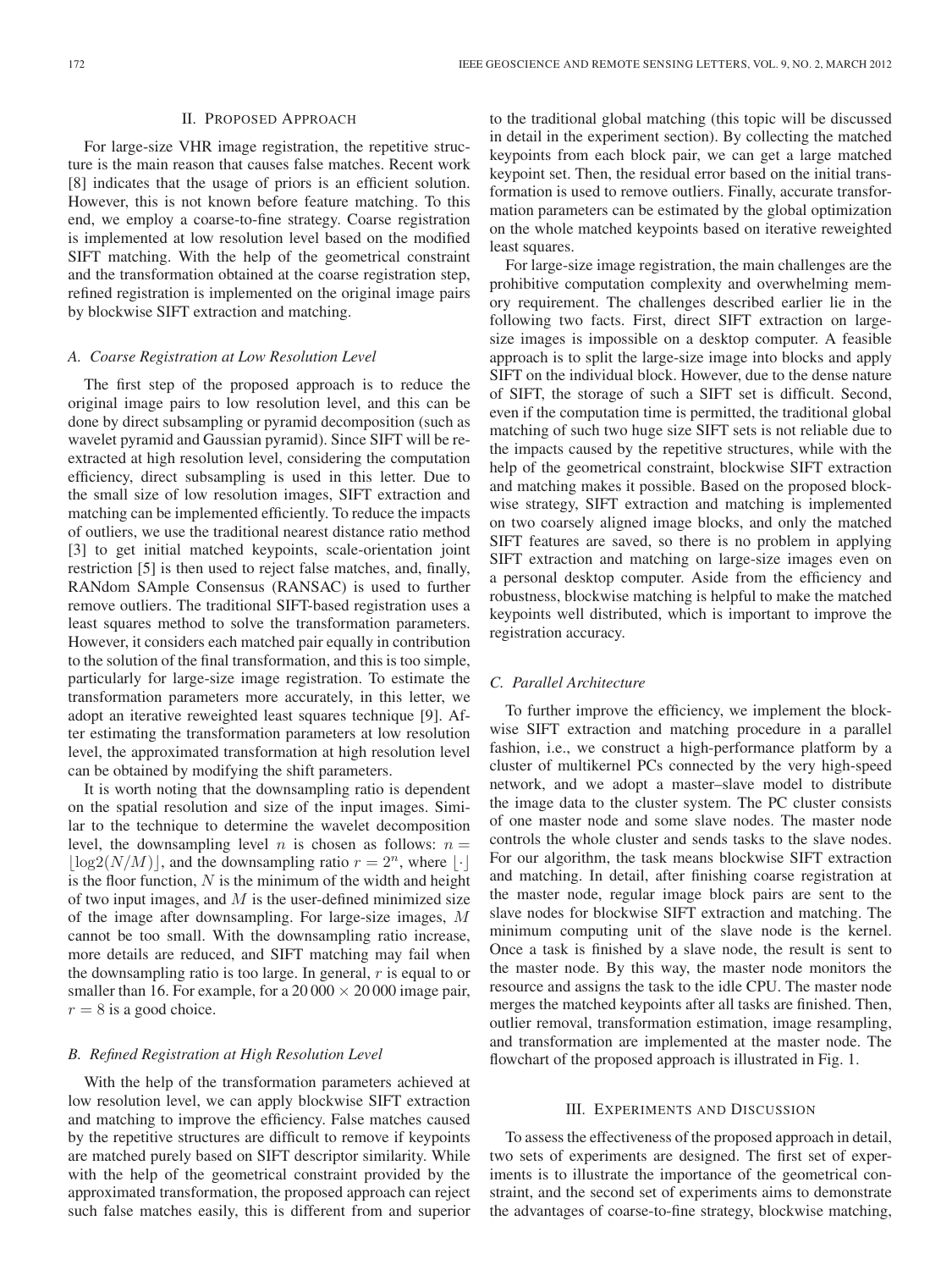

Fig. 1. Flowchart of the proposed approach.



Fig. 2. Images used in this letter. (a) Multispectral image of 2002. (b) Panchromatic image of 2002. (c) Panchromatic image of 2003.

and parallel architecture. The images are taken over Beijing (China) acquired by the QuickBird satellite. As shown in Fig. 2, the images consist of a multispectral image (April, 9, 2002, 2.4 m/pixel,  $8986 \times 8504$ ) and panchromatic images (one is on April, 9, 2002, 0.61 m/pixel, 29 014  $\times$  27 552; the other is on November 12, 2003, 0.63 m/pixel, 30 969  $\times$  27 610).

### *A. Experiment*

To illustrate the importance of the geometrical constraint, we compared the proposed approach (local matching) with the traditional global matching (initial matching based on SIFT descriptor similarity + scale-orientation joint constraints + RANSAC). In this experiment, we use the following measures to evaluate the effectiveness of the geometrical constraint: the number of matches, the number of correct matches, and the matching ratio. The images used in this experiment are shown in Fig. 3, which are subimages of Fig. 2. The performances of different approaches are listed in Table I.

For data set 1 [see Fig. 3(a)], two images are similar in the spatial resolution. In this case, 3706 SIFT keypoints are matched based on the similarity of the SIFT descriptor. However, due to the inherent nature and the repetitive structure of VHR remote sensing images, the traditional matching technique based purely on the descriptor similarity is too fragile. As shown in Fig. 3(a), many initial matches are false. Furthermore, even with the help of scale-orientation constraints, such false matches are difficult to remove since they have



Fig. 3. Comparison of different approaches. (a) Some false matches based on global matching without geometrical constraint. (b) Some correct matches based on the proposed approach.

TABLE I PERFORMANCE COMPARISON ON SIFT MATCHING

|           |                        | global matching | local matching |
|-----------|------------------------|-----------------|----------------|
| dataset 1 | initial matches        | 3706            | 1139           |
|           | correct matches        | 354             | 672            |
|           | matching ratio( $\%$ ) | 9.6             | 59.0           |
| dataset 2 | initial matches        | 977             | 1876           |
|           | correct matches        | 77              | 721            |
|           | matching ratio( $\%$ ) | 7 Q             | 38.4           |

similar scale and orientation. As a result, only 359 pairs are achieved after RANSAC, among which 354 pairs are correct. In contrary, by the geometrical constraint, 1139 pairs are obtained based on SIFT descriptor similarity, and 672 correct matches are achieved. With the help of the geometrical constraint,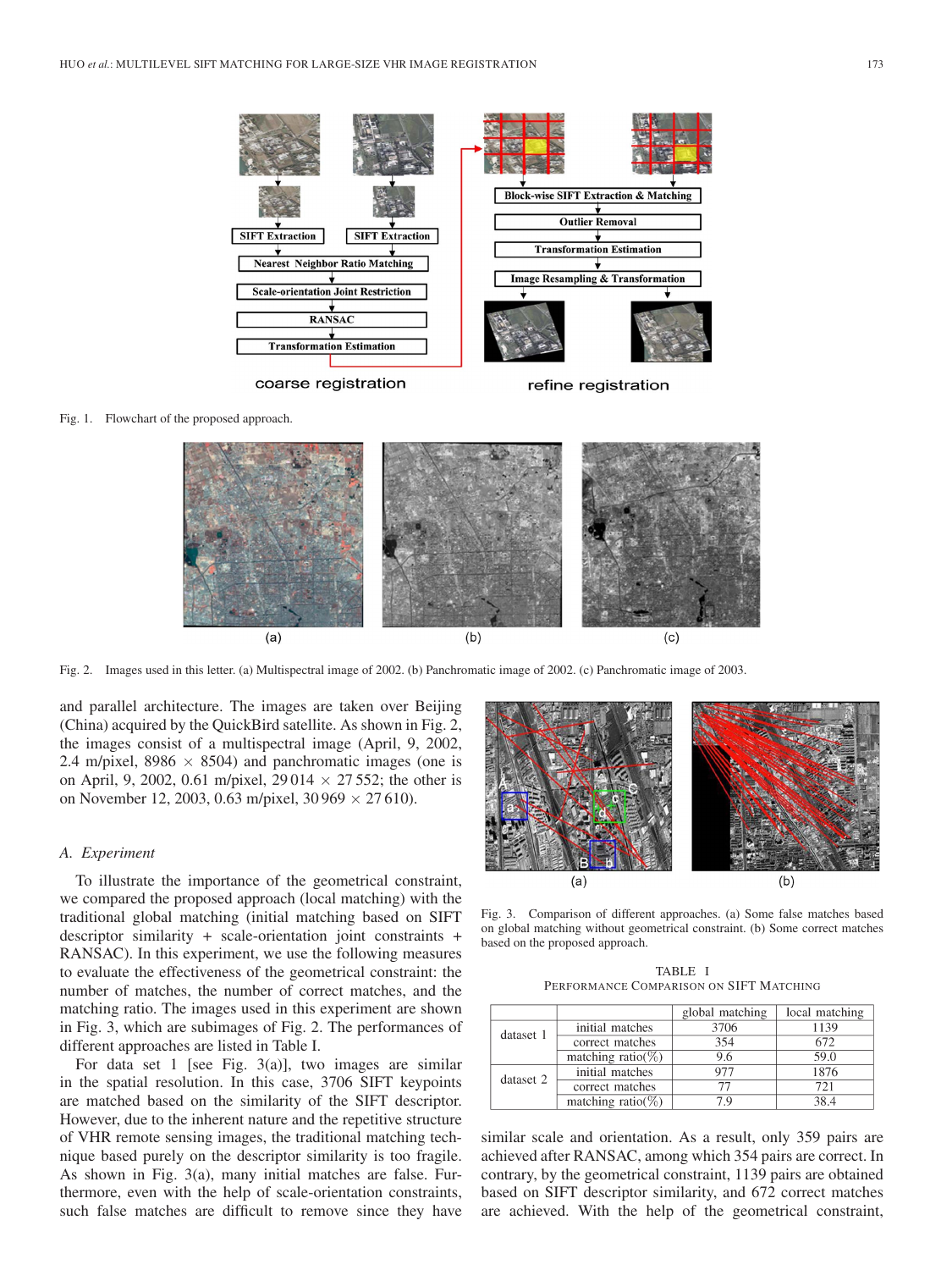the matching ratio increases from 9.6% to 59.0%, and this demonstrates the advantages of the geometrical constraint in improving the performance. In detail, this improvement can be explained from the following two aspects: 1) The geometrical constraint is helpful for reducing the error propagation domain. For example, as illustrated in Fig. 3(a), by the traditional global approach,  $a$  is wrongly matched to  $b$ , while for the proposed approach, the false matching domain  $B$  is excluded, and the matching domain of the keypoints in the image block A is confined to the image block C. In other words, matching is of propagation, and by the geometrical constraint, the error propagation domain is reduced from the whole image to the specified local block; this will eliminate false matches significantly. 2) The geometrical constraint is beneficial for validating the candidate matches. Due to the ubiquitous repetitive structures, even by blockwise matching, many false matches cannot be removed without the help of the geometrical constraint. For instance, if purely based on the SIFT descriptor, a in image block A is similar to two keypoints in image block  $C$ , i.e.,  $c$  and  $d$ . Furthermore, due to the impacts caused by the disturbances such as view angle, occlusion, and noise, the similarity between a and d may be greater than that between  $a$  and  $c$ , and the traditional nearest neighbor matching will fail, while this situation will change if the geometrical constraint is under consideration. In detail, supposing that the transformation achieved at the initial registration step is  $T$ , if the residual error between the transformed coordinate of a and its candidate matched keypoints p is larger than a threshold, i.e.,  $dis(T(a), p) \geq \tau$ , then such matches are rejected. By this way, false matches between  $a$ and d are removed successfully. In other words, the pure usage of the SIFT descriptor for matching is not reliable, and the geometrical constraint is good for validating the candidate matches synergically. Since iterative reweighted least squares will be used to solve the optimal transformation parameters (where the threshold will be tuned adaptively), it is not necessary to choose the threshold  $\tau$  very carefully. In this letter,  $\tau = 100$ .

For data set 2 [see Fig. 3(b)], the spatial resolution difference is about 4. In this case, feature matching is more difficult. The global matching can achieve 977 pairs, and 77 pairs are correct, while the proposed approach can achieve 1876 pairs and 721 pairs are correct. The matching ratio increases from 7.9% to 38.4%. The aforementioned comparisons indicate the advantage of the geometrical constraint in filtering out the false matches. Of course, such advantage is contributed to the coarseto-fine matching strategy.

## *B. Experiment*

This experiment is implemented on three large-size VHR images shown in Fig. 2. To illustrate the efficiency of blockwise SIFT extraction/matching and parallel fashion, in this letter, we compared the proposed approach (the parallel approach) with the serial approach (blockwise SIFT extraction and matching on a desktop computer) in efficiency, i.e., the CPU time on feature extraction/matching (including the coarse step and the refined step). It is worth noting that the overall performances of the aforementioned two approaches are relative to the number of tasks and the computing environment (such as the performance of the PC, the number of PCs, and the bandwidth of the network). In this letter, our parallel environment consists of

TABLE II PERFORMANCE COMPARISON AT CPU TIME

|           |                 | serial approach | parallel approach |
|-----------|-----------------|-----------------|-------------------|
| dataset 1 | $CPU \times(s)$ | 9230            |                   |
| dataset 2 | $CPU \times(s)$ | 5013            | 784.              |

11 desktop computers (Intel Core i7 920 Quad-Core CPU, 2.67 GHz, 4-GB DDR RAM). The algorithms are implemented in C++ and compiled under Microsoft Visual C++ 2005. MPICH2 [10] is used for parallel programming, including task monitoring and multiple kernel controlling.

Given the computing environment and the sizes of the input images, the performance is mainly determined by the block size, and this relation can be measured quantitatively. By experiments, we find that, for the computing environment described earlier, the best performances are achieved when the block size is 1024  $\times$  1024 if the image size is larger than 4096  $\times$  4096, and this conclusion holds for the parallel approach and the serial approach. For this reason, the following experiments are evaluated by setting the block size to be  $1024 \times 1024$ .

The performances of different approaches are listed in Table II. In this experiment, data set 1 means panchromatic images of  $2002$  [see Fig.  $2(b)$ ] and  $2003$  [see Fig.  $2(c)$ ], and data set 2 means the multispectral image of 2002 [see Fig. 2(a)] and panchromatic images of 2003 [see Fig. 2(c)]. From Table II, we can see that the proposed approach is superior to the serial approach in efficiency, and the CPU time is reduced about 9.5 and 6.4 times, respectively. This comparison demonstrates the advantages of parallel architecture in improving the efficiency.

To assess the proposed approach quantitatively, the mean distance between the matched SIFT pairs under the transformation computed on the real control point pairs provided by the bureau of surveying and mapping (i.e., rmse between the matched keypoints) is used to evaluate the registration accuracy. The mean distance between the matched SIFT set is 0.31 for data set 1 and 0.48 for data set 2. Noting the large size of the images being considered, such accuracy is promising. To evaluate the accuracy of the proposed approach visually, we merge the registered multispectral and panchromatic images in 2002 and the reference image in 2003; the results are shown in Fig. 4. Fig. 4(a) is the merged pseudocolor image of the whole scene, Fig. 4(b) is the checkerboard image of the multispectral image in 2002 and the panchromatic image in 2003, and Fig. 4(c) is the checkerboard image of the panchromatic images in 2002 and 2003. From Fig. 4, we can see that the transformed images are well matched to the reference image, and this demonstrates the effectiveness of the proposed approach.

As a final remark, it is worth noting that the transformation model is very important for image registration. For images captured by satellite imaging systems with narrow angular field of view over relatively flat terrain (a terrain with negligible height variations compared with the flying height), affine transformation is usually used in the literature. In consequence, for the images being considered earlier, affine transformation model is used at the coarse and refined steps. In addition, we compared affine and projective models and found that there is no significant difference. However, for aerial remote sensing images, a more advanced model should be considered at the refined step (since the role of the coarse registration step is to